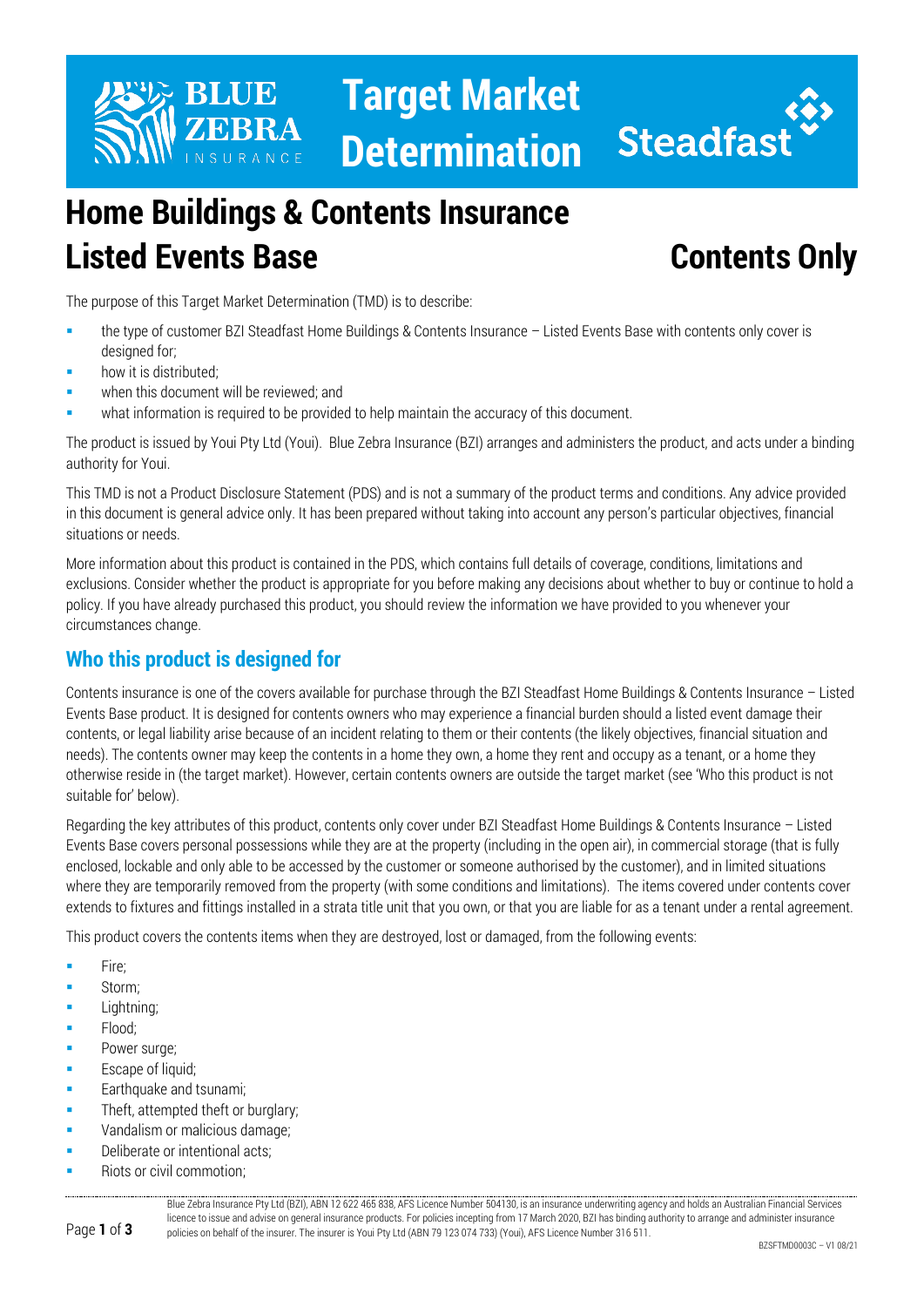



- **Explosion;**
- Impact damage;
- Animal damage; and
- Broken glass.

In addition to repairing or replacing the contents items when they are damaged, the product will also provide for additional benefits that cover things such as temporary accommodation (if you are a tenant or strata title owner) and removing any damaged items or storing undamaged contents.

The product also provides some additional covers for certain events when your contents items are being moved to a new address, where keys are lost or stolen, or where there is electric motor burnout to certain contents items.

Another key attribute of contents only cover under the BZI Steadfast Home Buildings & Contents Insurance – Listed Events Base product is cover for legal liability. This provides protection to the contents owner if they become liable to pay for the death of or injury to unrelated people, or damage to their property, for incidents that relate to the contents owner or their contents, anywhere in the world.

When you have contents only cover, there is also an optional cover for purchase to meet more specific objectives, financial situation and needs of contents owners:

- (a) **Valuable items** designed for the owners of contents that are valuable personal items who want to make sure they are:
	- − insured for their full value, and/or
	- appropriately covered when away from the insured address,

if they experience a financial loss as a result of those items being lost or damaged.

These items can be covered in two ways:

− unspecified valuable items: up to \$1,000 per item up to a nominated sum insured for all valuable items (maximum \$5,000); − specified valuable items: each item is listed and covered up to the specified value.

Where included on the policy, this cover is a further key attribute of BZI Steadfast Home Buildings & Contents Insurance – Listed Events Base.

All the above key attributes make BZI Steadfast Home Buildings & Contents Insurance – Listed Events Base with contents only cover likely to be consistent with the likely objectives, financial situation and needs of the target market because it provides cover, or the option to add cover, for certain events that may result in significant damage to the customer's contents, and provides coverage for the typical types of contents and valuable items that customers expect to be considered part of the insured property. The product also provides coverage for legal liability arising because of incidents relating to the contents or the contents owner.

#### **Who this product is not suitable for**

This product is not suitable for contents owners whose contents are:

- **EXECT** part of a dwelling they own and rent out i.e. landlord's fixtures and fittings;
- part of a hotel, motel or bed and breakfast accommodation;
- **•** in storage that is not a commercial storage facility that is fully enclosed, lockable, and only accessible by them (or someone authorised by them);
- contained within a dwelling that is poorly maintained and not in an occupiable, liveable condition;
- certain items used to earn an income (such as photographic equipment and musical instruments).

#### **Distribution conditions**

BZI Steadfast Home Buildings & Contents Insurance – Listed Events Base can only be purchased through a Steadfast broker authorised by BZI. BZI has contractual arrangements with Steadfast brokers (including their Authorised Representatives) who are appropriately licensed to sell their products, and as part of their licensing these brokers have adequate training to provide this product to their customers. BZI has a range of supervision and monitoring procedures, and provides training and support regarding the process to follow for getting quotes for this product and administering the policies once purchased.

When completing a quote, the BZI processes include a number of questions that enable the collection of information that help to determine if the applicant is within the target market for this product, if we will insure them and their contents, and for what premium